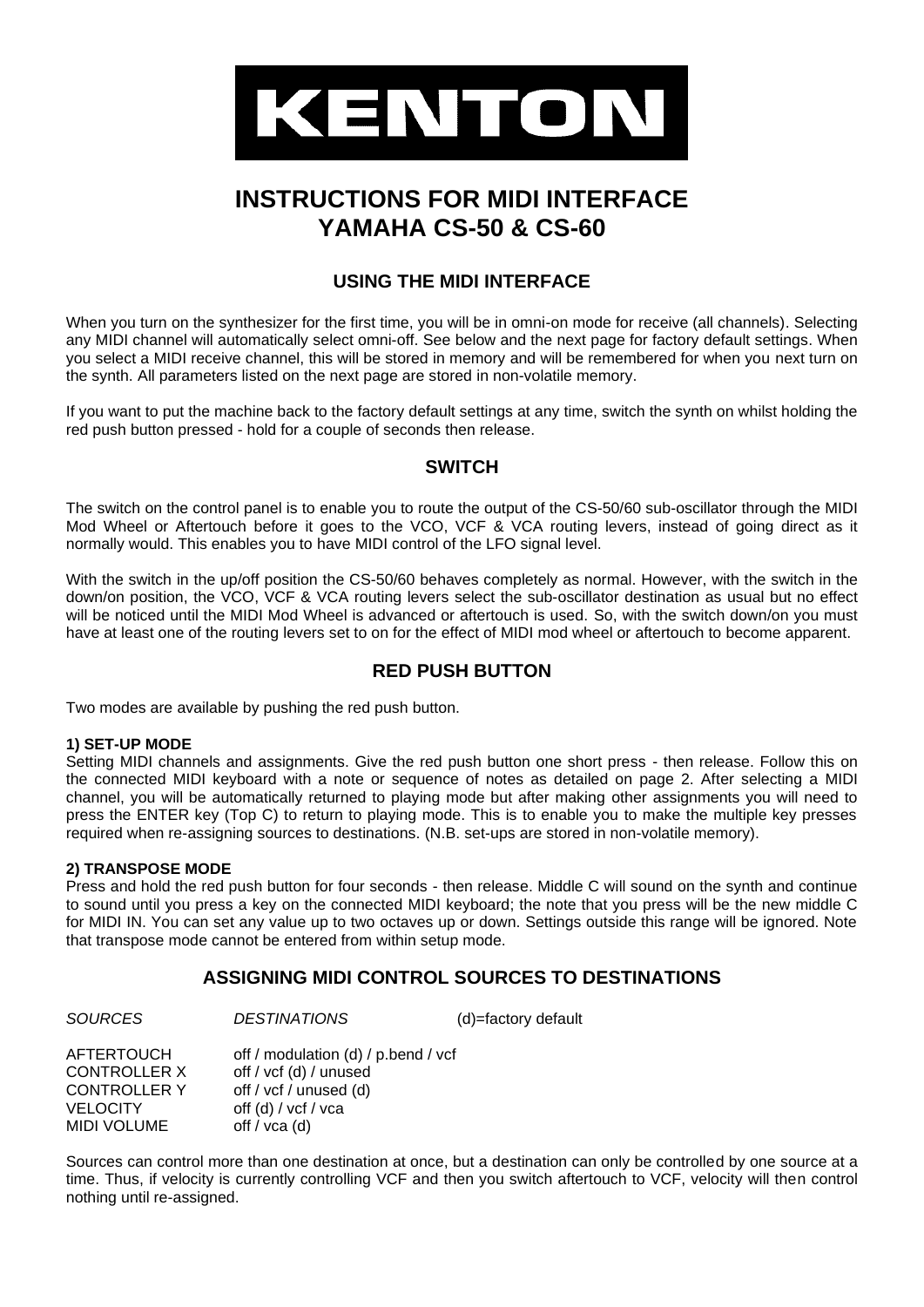# **THESE KEY PRESSES ARE MADE ON THE CONNECTED MIDI KEYBOARD, not on the CS-50/60 itself**

| С<br>Db | Receive channel<br>H H<br>" "  | 1 [ Bottom C ] MIDI note number 36<br>2          |
|---------|--------------------------------|--------------------------------------------------|
| D<br>Eb | $\mathbf{u}$                   | 3<br>4                                           |
| E       | " "                            | 5                                                |
| F       | $\mathbf{u}$                   | 6                                                |
| Gb      | "                              | $\overline{7}$                                   |
| G       | $\mathbf{u}$ $\mathbf{u}$      | 8<br>Selecting a receive channel                 |
| Ab      | $\mathbf{u}$ $\mathbf{u}$      | 9<br>will automatically put the                  |
| A       | $\mathbf{u}$ $\mathbf{u}$      | MIDI into omni off mode.<br>10                   |
| Bb      | " "                            | That is, it will receive on<br>11                |
| B       | $\mathbf{u}$ $\mathbf{u}$      | 12<br>the selected channel only.                 |
| С       | "                              | 13                                               |
| Db      | " "                            | 14                                               |
| D       | " "                            | 15                                               |
| Eb      | $\mathbf{H}$                   | 16                                               |
| E       | Omni on mode                   | (default)                                        |
| F       | Not Used - - -<br>$\mathbf{H}$ |                                                  |
| Gb      | $\mathbf{u}$                   |                                                  |
| G       | " "                            |                                                  |
| Ab      | "                              |                                                  |
| A       | " "                            |                                                  |
| Bb<br>B | " "                            |                                                  |
| С       | "                              |                                                  |
| Db      | " "                            |                                                  |
| D       | " "                            |                                                  |
| Eb      | "                              |                                                  |
| E       | " "                            |                                                  |
| F       | " "                            |                                                  |
| Gb      | "                              |                                                  |
| G       | $\mathbf{u}$ $\mathbf{u}$      |                                                  |
| Ab      | $\mathbf{u}$ $\mathbf{u}$      |                                                  |
| A       | $\mathbf{u}$ $\mathbf{u}$      |                                                  |
| Bb      | " "                            |                                                  |
| B       | " "                            |                                                  |
| С       | "<br>" "                       |                                                  |
| Db      | H H                            |                                                  |
| D       | $66 - 66$                      |                                                  |
| Eb      | $\mathbf{H}$ $\mathbf{H}$      |                                                  |
| Е<br>F  | p.bend & mod wheel             | <b>OFF</b>                                       |
| Gb      | p.bend                         | ON (default)                                     |
| G       | mod wheel                      | ON (default)                                     |
| Ab      | controller Y                   | ignored (see page 3 re controller Y)             |
| A       | п                              | vcf                                              |
| Bb      | $\mathbf{H}$                   | unused (default)                                 |
| B       | controller X                   | ignored (see page 3 re controller X)             |
| С       | п                              | vcf (default)                                    |
| Db      | $\mathbf{H}$                   | unused                                           |
| D       | MONO aftertouch                | ignored                                          |
| Eb      |                                | modulation (default)                             |
| E       | п                              | p.bend (up only)                                 |
| F       | п                              | vcf                                              |
| Gb      | п                              | unused                                           |
| G       | velocity<br>$\mathbf{H}$       | ignored (default)                                |
| Ab      | п                              | vcf                                              |
| Α<br>Bb | MIDI volume                    | vca                                              |
| В       |                                | ignored<br>vca (default)                         |
| C       | <b>ENTER key</b>               | Press and release. [ Top C ] MIDI note number 96 |
|         |                                |                                                  |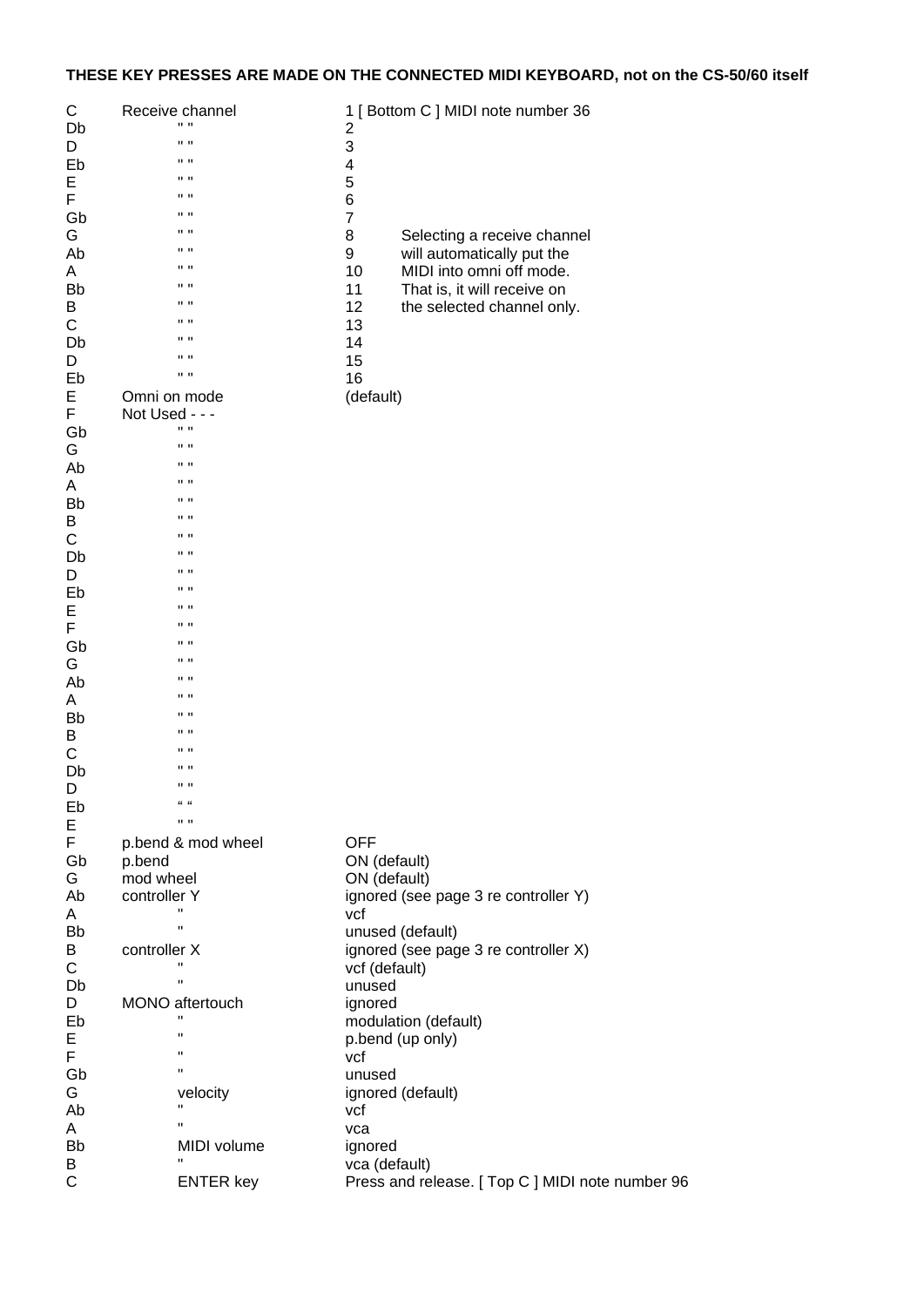#### **NOTES**

1) Controller X can be any MIDI controller but its default is CC#16. After giving the red push button one short press to enter SET-UP mode, operate the required MIDI controller before pressing the C or Db key that will assign it to 'VCF' or 'unused'. If you do not operate a controller before pressing the C or Db key, then controller X will respond to MIDI controller 16 - that is General purpose controller 1 (10 hexadecimal) 0

2) Controller Y can be any MIDI controller but its default is CC#17. After giving the red push button one short press to enter SET-UP mode, operate the required MIDI controller before pressing the A or Bb key that will assign it to 'VCF' or 'unused'. If you do not operate a controller before pressing the A or Bb key, then controller Y will respond to MIDI controller 17 - that is General purpose controller 2 (11 hexadecimal)

3) Controller X/Y will take priority over other control messages, so if controller X/Y is the mod wheel, mod wheel messages will operate whatever controller X/Y is currently assigned to, instead of operating modulation.

4) Receive channel and omni-on setting will return you directly to playing mode, all other keys will let you stay in SET-UP mode until you press the ENTER key (Top C)

5) The ENTER key (Top C) also resets all controllers to their default values - off in most cases - on for volume centre for pitch bender.

6) After giving the red push button one short press to enter set-up mode, the first assignment that you make for any given source (after-touch for example) will cancel all other destinations currently assigned to that source - if you want to make multiple assignments, you will have to do this in the same set-up session, in other words, before you press top C. For example, irrespective of what aftertouch was previously assigned to, pressing F (and release) will assign it to VCF only - to make aftertouch also bend pitch, you will have to press E (and release) before pressing the top C which will ENTER the information and store it in non-volatile memory. OTHER SET-UPS WILL REMAIN UNALTERED UNLESS SPECIFICALLY CHANGED

7) Control change commands recognised - (numbers in decimal)

| 121 reset all controllers       | 01 modulation wheel                                                                         |
|---------------------------------|---------------------------------------------------------------------------------------------|
| 123 all notes off               | 07 Main volume                                                                              |
| 124 omni mode off (always poly) | 64 sustain pedal                                                                            |
| 125 omni mode on (always poly)  | 65 portamento                                                                               |
| 126 (mono mode) = all notes off | 94 select transpose mode                                                                    |
| 127 (poly mode) = all notes off | 95 select set-up mode                                                                       |
|                                 | nnn Controller X (user defined where nnn = any controller) - Controller X default = $CC#16$ |
|                                 | nnn Controller Y (user defined where nnn = any controller) - Controller Y default = $CC#17$ |
|                                 |                                                                                             |

8) Other commands recognised - (numbers in hexadecimal)

| 8nH notes off                     | 9nH notes on & velocity |
|-----------------------------------|-------------------------|
| BnH control change (see above)    | CnH program change      |
| DnH channel pressure (aftertouch) | EnH pitch-bend change   |
| FEH active sensing                |                         |